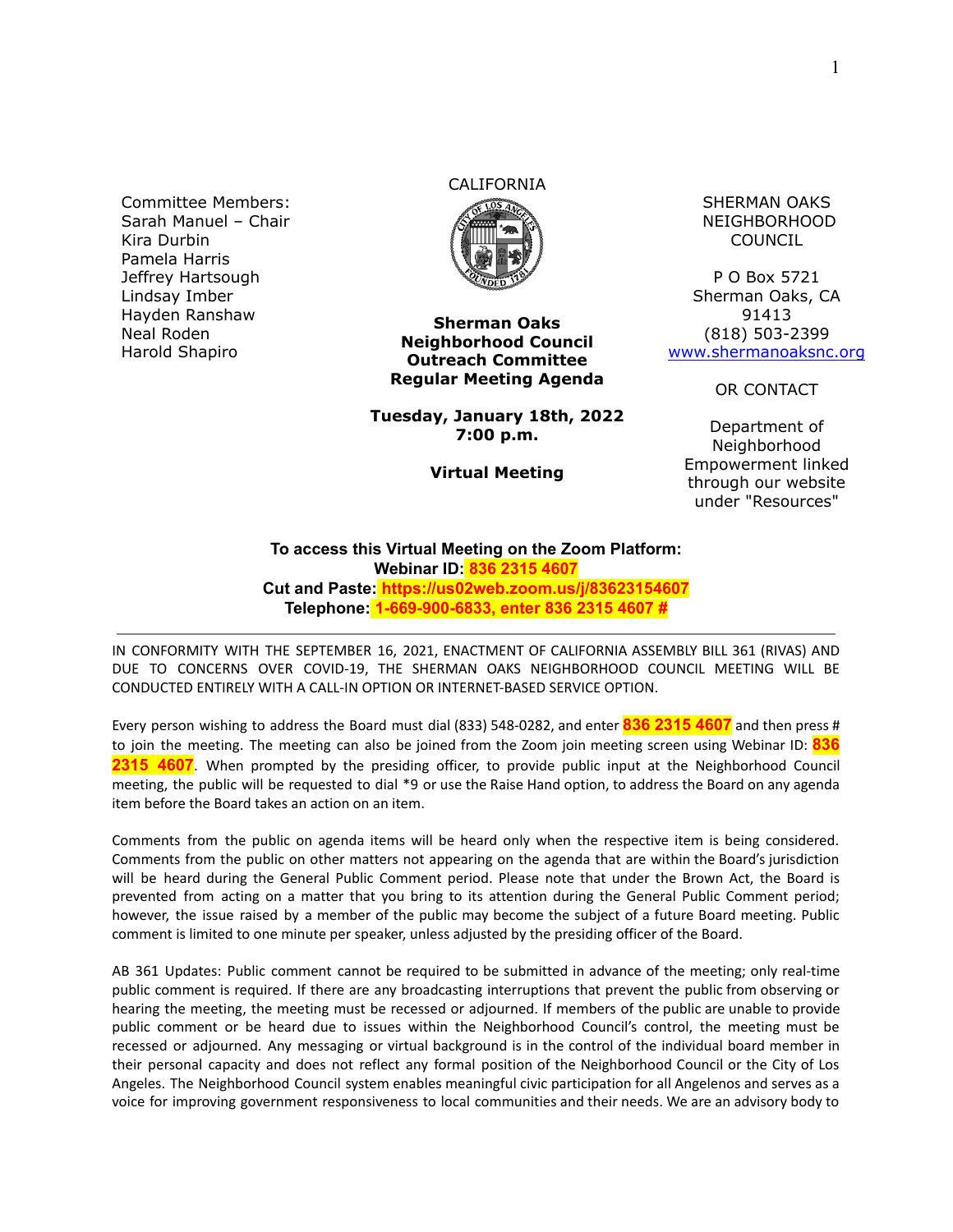Sherman Oaks Neighborhood Council Outreach Committee Meeting Agenda January 18th, 2022 Page 2

the City of Los Angeles, comprised of stakeholder volunteers who are devoted to the mission of improving our communities.

#### **AGENDA**

- **1. Call to Order and Welcome** Chair, Sarah Manuel
- **2. Roll Call and Introductions** Chair, Sarah Manuel
- **3. Administrative Motions: ACTION ITEM. ROLL CALL VOTE REQUIRED.**
	- A. Approval of Prior Meeting Minutes
		- i. November 16th, 2021 DRAFT Regular Meeting Minutes **ACTION ITEM. ROLL CALL VOTE REQUIRED.**
- **4. Chair's Report: 10 minutes,** Sarah Manuel
	- Review of End Of Year Internal Outreach Committee Survey
	- Announcement

## **5. Project Updates & Discussion (20 minutes)** *Please see supporting documentation.*

- *1 minute Public Comment for each sub-agendized item.*
- A. Working Group Kira Durbin, Pamela Harris
- B. Website & Stakeholder interest form Harold Shapiro, Lindsay Imber
- C. Newsletter, The Ziff Flyer & Social Media Platform Metrics Sarah Manuel, **Assign new project lead to do Newsletter**
- D. Community Clean Up Neal Roden
- E. Utility Box Design Assign project lead
- F. Holiday Drive Recap- Pamela Harris, Hayden Ranshaw
- **6. Public Official Comment: 2 minutes each** *Comments by public officials*
- **7. Public Comment**: **2 minutes each** *Comments by the public on non-agenda items within the SONC Outreach Committee's jurisdiction.*

**8. Spring Tree Giveaway ACTION ITEM: Vote Required**

**A motion to approve up to \$250 for SONC's Annual Spring Tree Giveaway Event at Van Nuys/Sherman Oaks War Memorial Park in partnership with City Plants and LA City Department of Recreation and Parks. The event will be held in the Spring and will follow up-to-do date Covid procedures. Funds will be allocated to producing promotional materials and ordering branding materials with SONC's logo. ACTION ITEM: Vote Required**

**9. Business Cards (Assign project lead to research costs and design options).**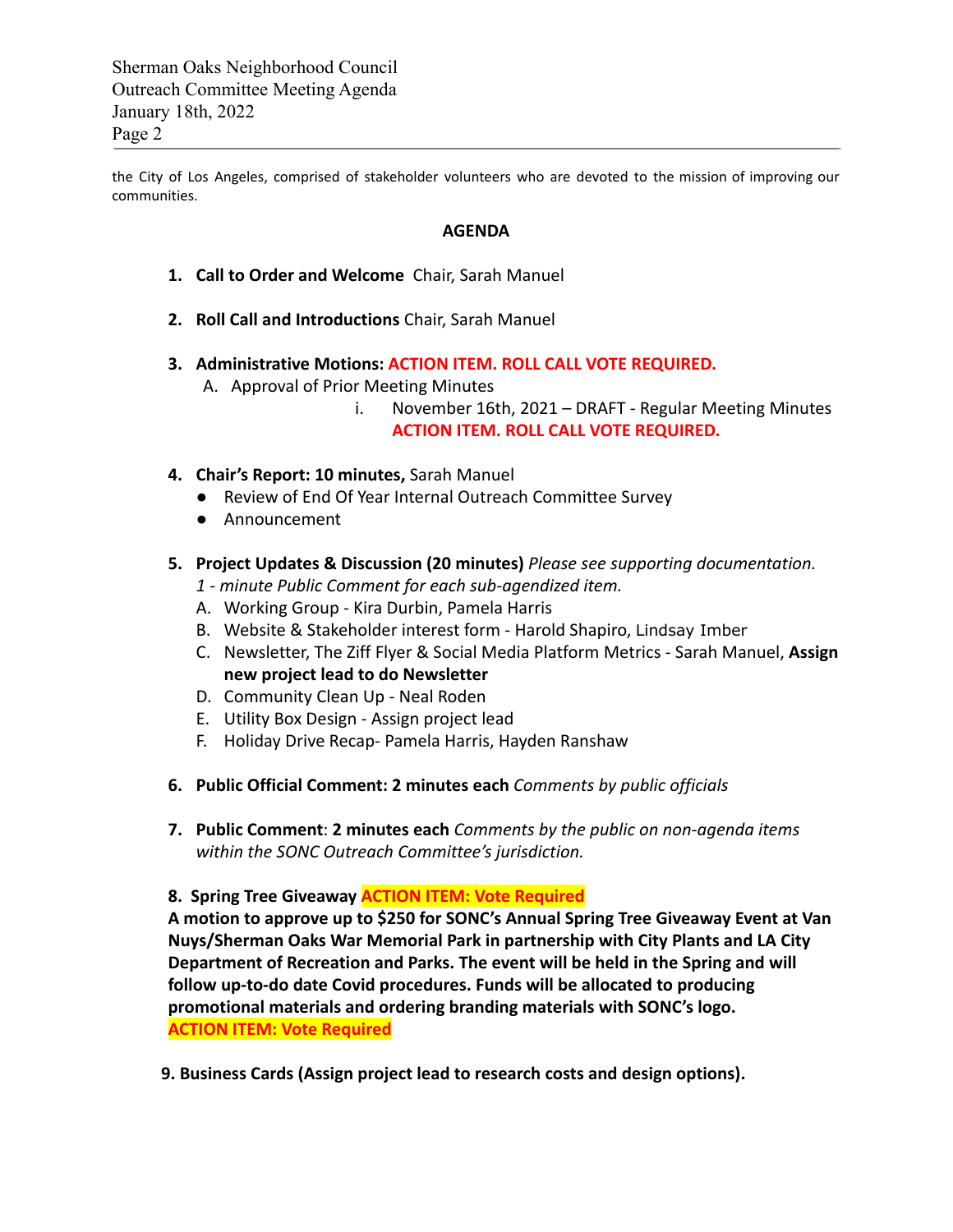# **10. Discussion of Social Media and collect quotes for Social Media marketing.**

- **11. New Business** Introduction topics for consideration of the Outreach Committee at future meetings: (**5 minutes)** *Public Comment for each sub-agendized item.*
	- A. Other items for consideration for next Agenda(s)
	- B. Scavenger Hunt -- Get to know your neighbors and the neighborhood.
	- C. Painting in the Park
- **12. Announcements** on items within the SONC Outreach Committee's jurisdiction **The Valley of Change - 2nd Saturday of the Month Next Outreach Meeting, February 15th, 2022, 7pm NHIFP is seeking volunteers, Email Barbara @ bjavitz@gmail.com LA Works is always looking for Volunteers**

## **13. Adjourn**

**THE AMERICAN WITH DISABILITIES ACT As a covered entity under Title II of the Americans with Disabilities Act, the City of Los Angeles does not discriminate on the basis of disability and upon request will provide reasonable accommodation to ensure equal access to its programs, services, and activities. Sign language interpreters, assisted listening devices, or other auxiliary aids and/or services may be provided upon request. To ensure availability of services, please make your request at least 3 business days (72 hours) prior to the meeting by contacting the Department of Neighborhood Empowerment by calling (213) 978-1551 or email: NCsupport@lacity.org**

**PUBLIC ACCESS OF RECORDS In compliance with Government Code section 54957.5, non-exempt writings that are distributed to a majority or all of the board in advance of a meeting may be viewed at our website: www.ShermanOaksNC.org or at the scheduled** meeting. In addition, if you would like a copy of any record related to an item on the agenda, **please email: lindsay.imber.sonc@gmail.com. PUBLIC POSTING OF AGENDAS – Neighborhood Council agendas are posted for public review as follows: ● Sherman Oaks Public Library, 14245 Moorpark St, Sherman Oaks, CA 91423. ● www.ShermanOaksNC.org ● You can also receive our agendas via email by subscribing to L.A. City's Early Notification System at https://www.lacity.org/subscriptions**

**NOTICE TO PAID REPRESENTATIVES - If you are compensated to monitor, attend, or speak at this meeting, City law may require you to register as a lobbyist and report your activity. See Los Angeles Municipal Code Section 48.01 et seq. More information is available at ethics.lacity.org/lobbying. For assistance, please contact the Ethics Commission at (213) 978-1960 or ethics.commission@lacity.org**